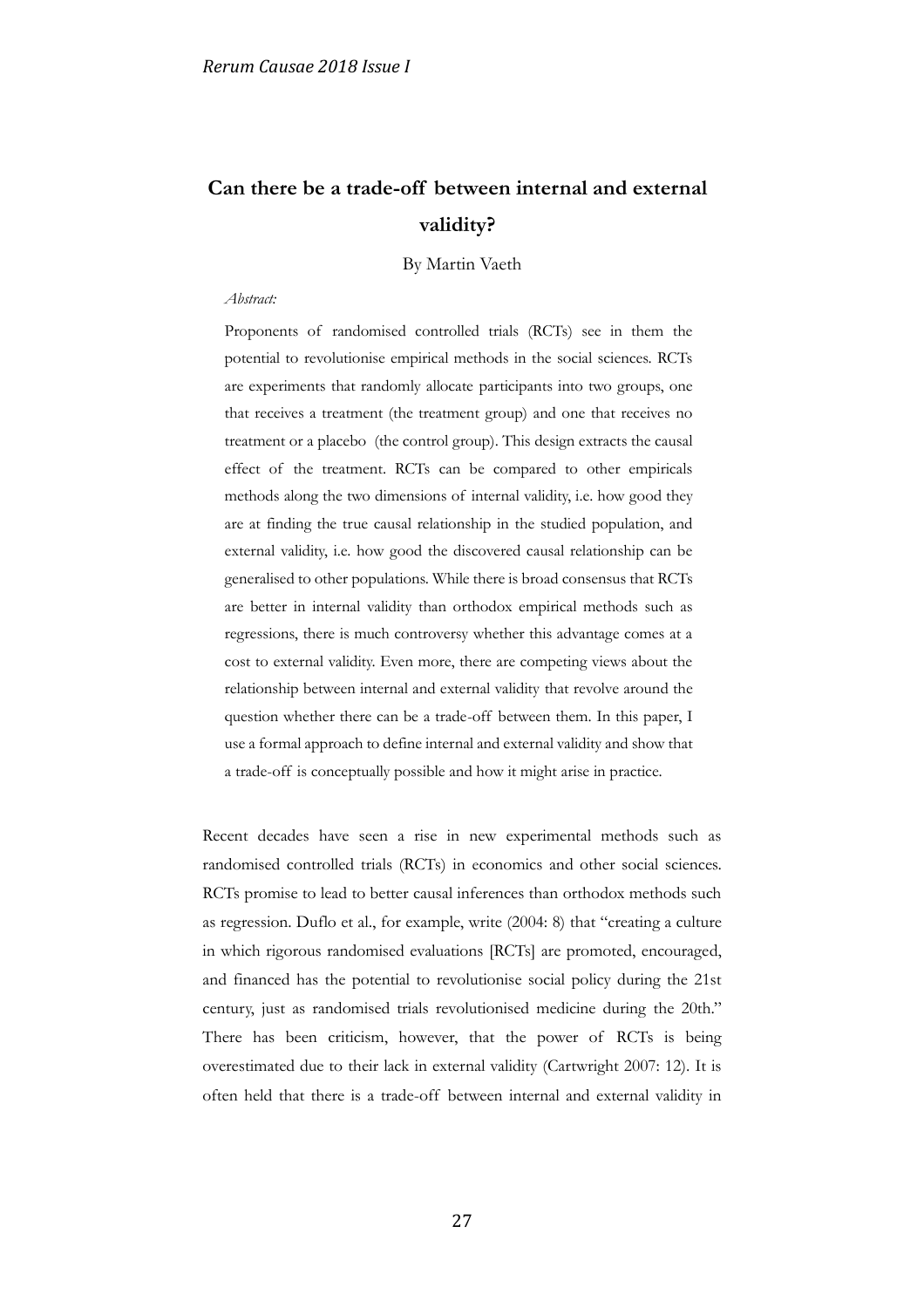empirical methods (ibid: 11). According to this view, RCTs may have higher internal validity than methods such as regressions but RCTs have lower external validity. A contrasting position is that internal validity is a prerequisite for external validity (Lucas 2003: 248; Guala 2003: 1198; Hogarth 2005: 262). In this case, there can be no trade-off because it is not possible that external validity increases while internal decreases. I think these contrasting views result from a lack of clarity about what internal and external validity are and what their relationship is.

To clarify the matter, I propose a formal definition of internal and external validity. Using these definitions, I show that a trade-off between internal and external validity is possible and how it might arise. Section 1 introduces my notion of causality and gives formal definitions of internal, external and overall validity of an empirical method. These definitions will be measures of how close a coefficient is to the real causal coefficient, namely a mean squared error. Section 2 applies the formal definitions to a hypothetical example comparing an RCT with a regression and shows how the regression might be better in external but worse in internal validity than the RCT. I essentially give a formalisation of the idea that a regression can be better in external validity because it is based on a more heterogeneous sample.

# **Section 1**

**For the purpose of this article, I understand causality as a probabilistic relation between variables. Variable A having a causal effect on variable B means that if all other variables stay the same, a change in A leads to a change in the probabilistic distribution of B (see Hitchcock 1997: section 2). For example, A could be the price of a distributed insecticide-treated bed net in sub-Saharan Africa and B the usage of that bed net or the effect on malaria prevention, to give an example from the literature (Cohen and Pascaline, 2010). The causal effect of A on B can depend on the value of other variables and therefore be different for different regions and it can also depend on the value of A. To simplify the following analysis, I suppose the causal effect of A on B, given the**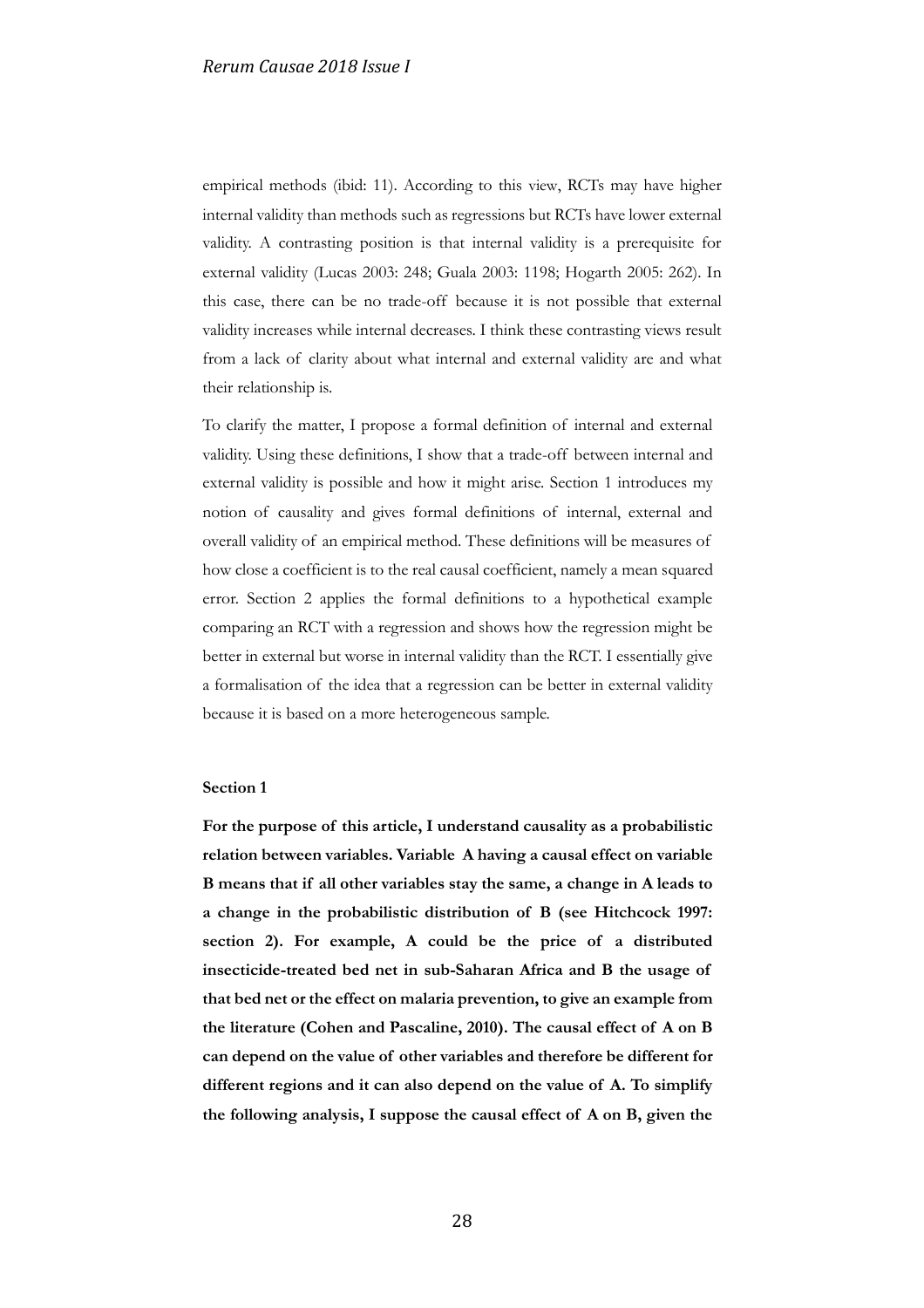#### **values of the set of other variables, V, has a linear form:**

## $B = f(V) + \beta(V) \cdot A$

This means that B is function of V plus a coefficient  $\beta$  that may depend on the variables V times the value of A. I use this simplification because it allows us to capture the causal effect in a single coefficient  $\beta$  and because such a form is commonly assumed in practice.

For the rest of this article, I suppose that the purpose of an empirical method is to find the true causal coefficient of one variable on another variable in a 'target population'. An empirical method does so by studying a population which I will call 'population of study'. According to the classical definitions by Cook and Campbell (1979: 37), internal validity "refers to the approximate validity with which we infer that a relationship between two variables is causal or that the absence of a relationship implies the absence of cause", and external validity "refers to the approximate validity with which we can infer that the presumed causal relationship can be generalized to and across alternate measures of the cause and effect and across different types of persons, settings, and times." Let us call β the causal coefficient that our empirical method yields,  $β_1$  the true causal coefficient of the population of study and  $\beta_0$  the true coefficient of the target population. Intuitively, internal validity should be a measure of how close  $\beta$  is to  $\beta_1$  and external validity should be a measure of how close  $\beta_1$  is to  $\beta_0$ . When measuring the proximity of these coefficients, we should keep in mind that  $\beta$  is a random variable (and later I will argue that  $β_1$  and  $β_0$  can be seen as random variables as well). A first measure of internal validity would be the bias  $\mathbf{E}(\beta - \beta_1)$ . However, even if the bias is very small, β can usually be very far from  $β_1$  if the variance of  $β$  is large. A better measure for internal validity that takes into account both the variance of our estimator and the bias is the mean squared error  $\mathbf{E}((β - β<sub>1</sub>)<sup>2</sup>)$ which is commonly used in probability theory.

#### **Internal Validity:**  $\mathbf{E}((\beta - \beta_1)^2)$

It can be shown that the mean squared error is exactly the sum of the squared bias and the variance of β. The mean squared error is always nonnegative. If it is zero, we find exactly the right coefficient. The bigger it is, the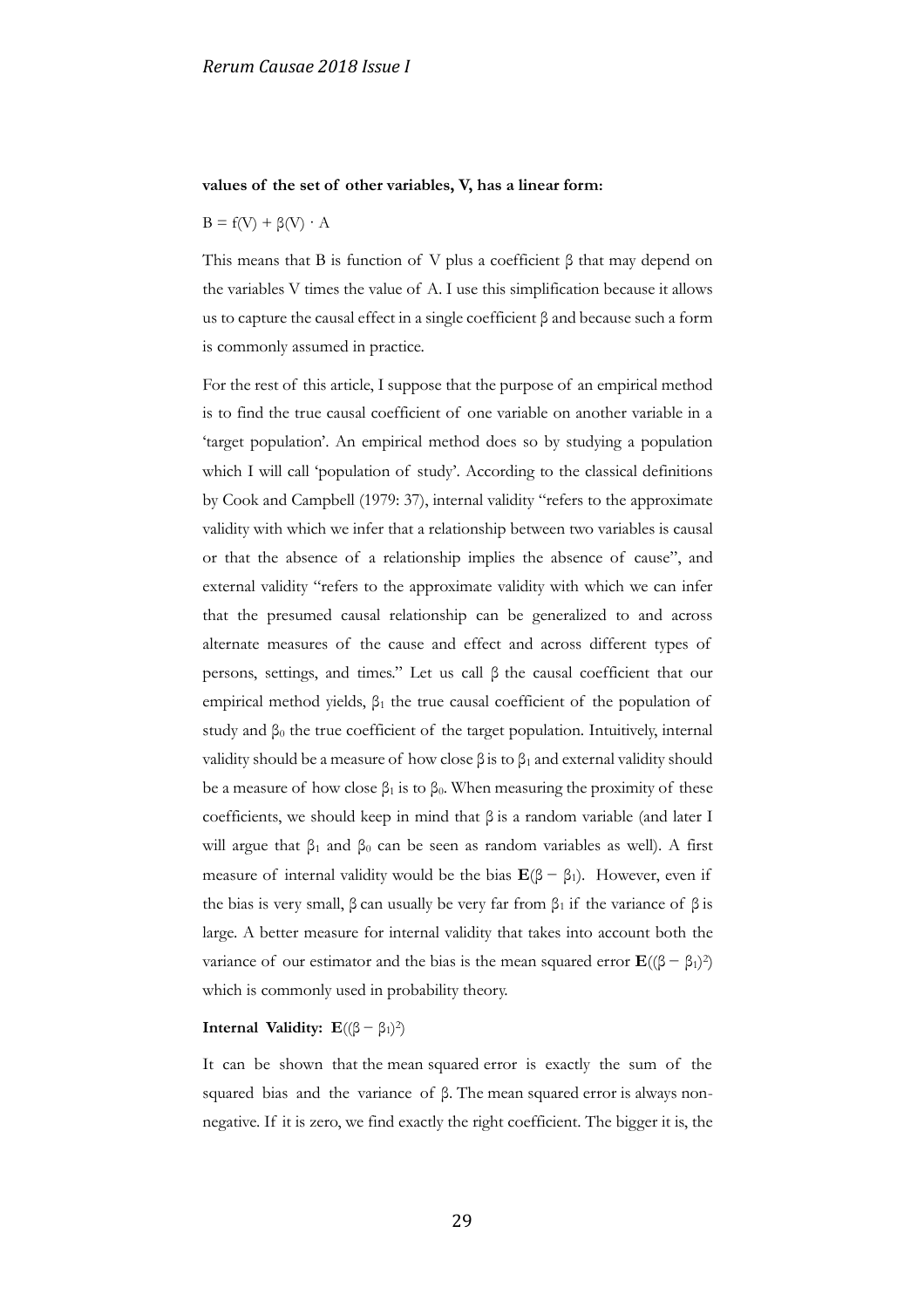less precise is our estimator β, i.e. the weaker is our internal validity.

Like written above, external validity is generally understood as a measure of how good the causal effect can be generalised from the population of study to the target population. That is why I take external validity as how close the coefficient of the population of study,  $\beta_1$ , is to the coefficient of the target population,  $β<sub>0</sub>$ . This does not depend on the empirical method itself (it is independent of internal validity) but on how similar the two populations are. So I define external validity analogously to above as:

## **External Validity:**  $\mathbf{E}((\beta_1 - \beta_0)^2)$

Finally, I define overall validity as the as the expectation of the squared distance of our estimator β and the true coefficient of our target population  $β_0$ :

## **Overall Validity:**  $\mathbf{E}((\beta - \beta_0)^2)$

These definitions acknowledge the fact that we can never find the true coefficient with perfect precision but that we only have estimates. While we are using probabilistic expectations, we do not establish whether the underlying probabilities are objective or epistemic. My formal definition of validity allows both interpretations.

Now we can turn to the connection between internal, external validity and overall validity. We can mathematically derive the following equation (called equation (1) from now on):

$$
\mathbf{E}((\beta - \beta_0)^2) = \mathbf{E}([(\beta - \beta_1) + (\beta_1 - \beta_0)]^2) = \mathbf{E}((\beta - \beta_1)^2) + \mathbf{E}((\beta_1 - \beta_0)^2) + 2 \cdot \mathbf{E}((\beta - \beta_1)(\beta_1 - \beta_0))
$$
\n(1)

Here I used that  $E(A+B) = E(A) + E(B)$  for random variables A and B. (1) shows that overall validity is the sum of internal validity, external validity and a third term. This third term can either be positive (weakening overall validity) or negative (strengthening overall validity). It strengthens overall validity if it happens that β overestimates  $β_1$  but (incidentally)  $β_1$  is smaller than  $β_0$ , thus  $β$ ends up being close to  $\beta_0$ . The third term captures this combination effect that even poor external and internal validity can theoretically result in strong overall validity. As we cannot depend on this combination effect to improve overall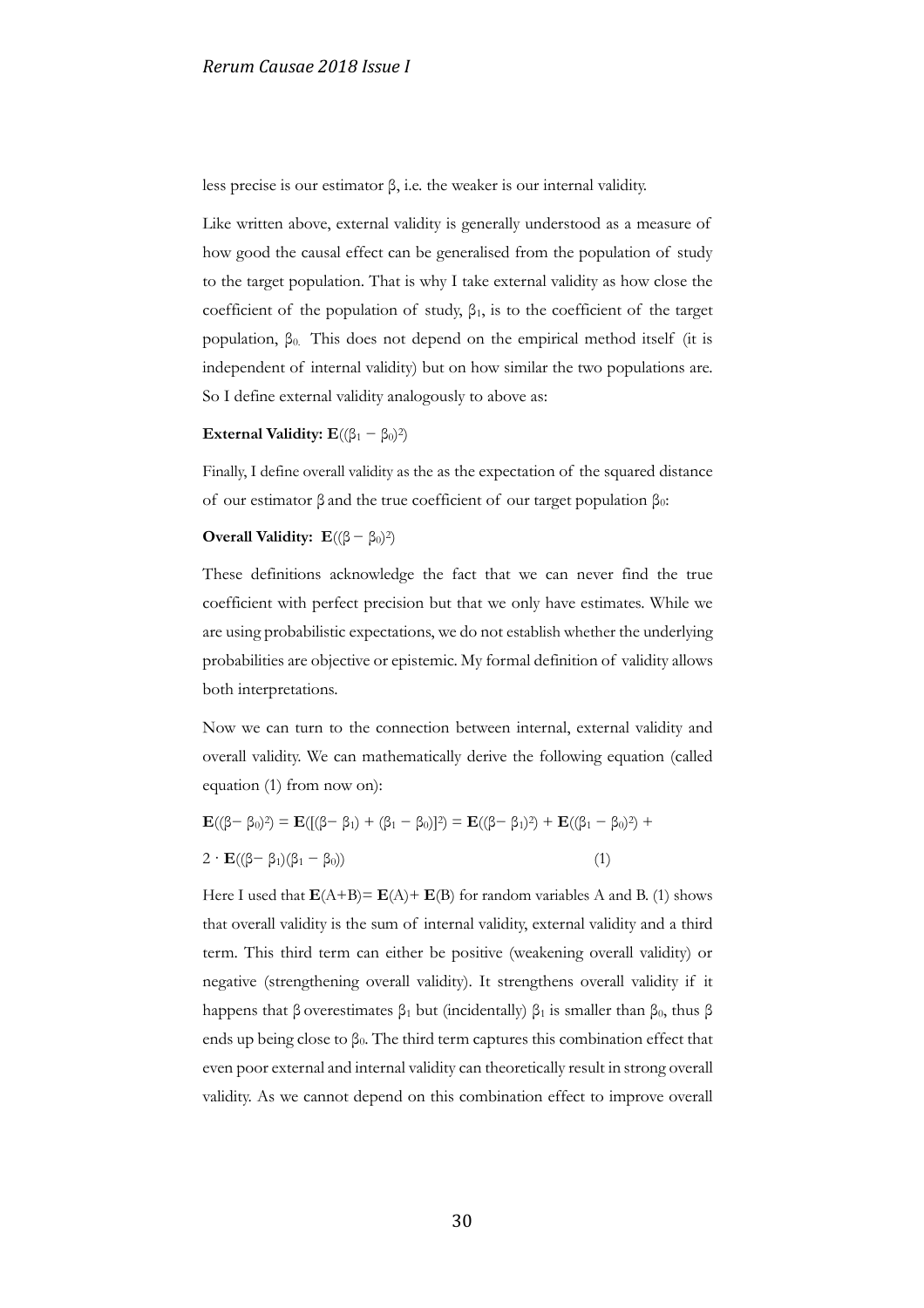validity, we can see from (1) that we need both a strong internal and a strong external validity for a strong overall validity. Furthermore, (1) shows that the role that internal and external validity play in determining overall validity is symmetric. Thus, a trade-off is conceptually possible.

# **Section 2**

To see how there could be a trade-off between internal and external validity in practice, let us look a hypothetical example. In this example, a regression will have a weaker internal but stronger external validity than an RCT. Let us suppose that we want to find the causal effect of the price of insecticidetreated bed-nets on their usage. These bed-nets are distributed by aid programmes to prevent malaria. According to one hypothesis, people value the bed-nets more if they paid something for them and therefore use them more. Our target population is region X in sub-Saharan Africa where we want to know the causal coefficient. We have an RCT in another region Y in sub-Saharan Africa and a statistical regression from data of regions  $Z_1, \ldots, Z_n$  in sub-Saharan Africa. They yield the coefficients  $β_{\text{rct}}$  and  $β_{\text{reg}}$ , respectively. The true coefficient of region Y is  $\beta(Y)$ , the average coefficient of regions  $Z_1, \ldots, Z_n$  $Z_n$  is β(Z) and the true coefficient of the target population region X is β<sub>0</sub>.

It is commonly held that RCTs tend to have a stronger internal validity than regression analyses. The basic reason is that in a RCT the experimenter can select the control group and treatment group randomly while in a regression they cannot be chosen. In the latter case, different forms of selection bias might arise. Thus, I suppose that the internal validity of the RCT is stronger than the one of the regression.

My main aim is to argue that in some cases we have reason to believe that the external validity of a regression is stronger than the one of an RCT. This can be the case because regressions typically base their estimate of the causal coefficient on a more heterogeneous population than RCTs. Let us suppose we could divide sub-Saharan Africa into regions of equal size such that each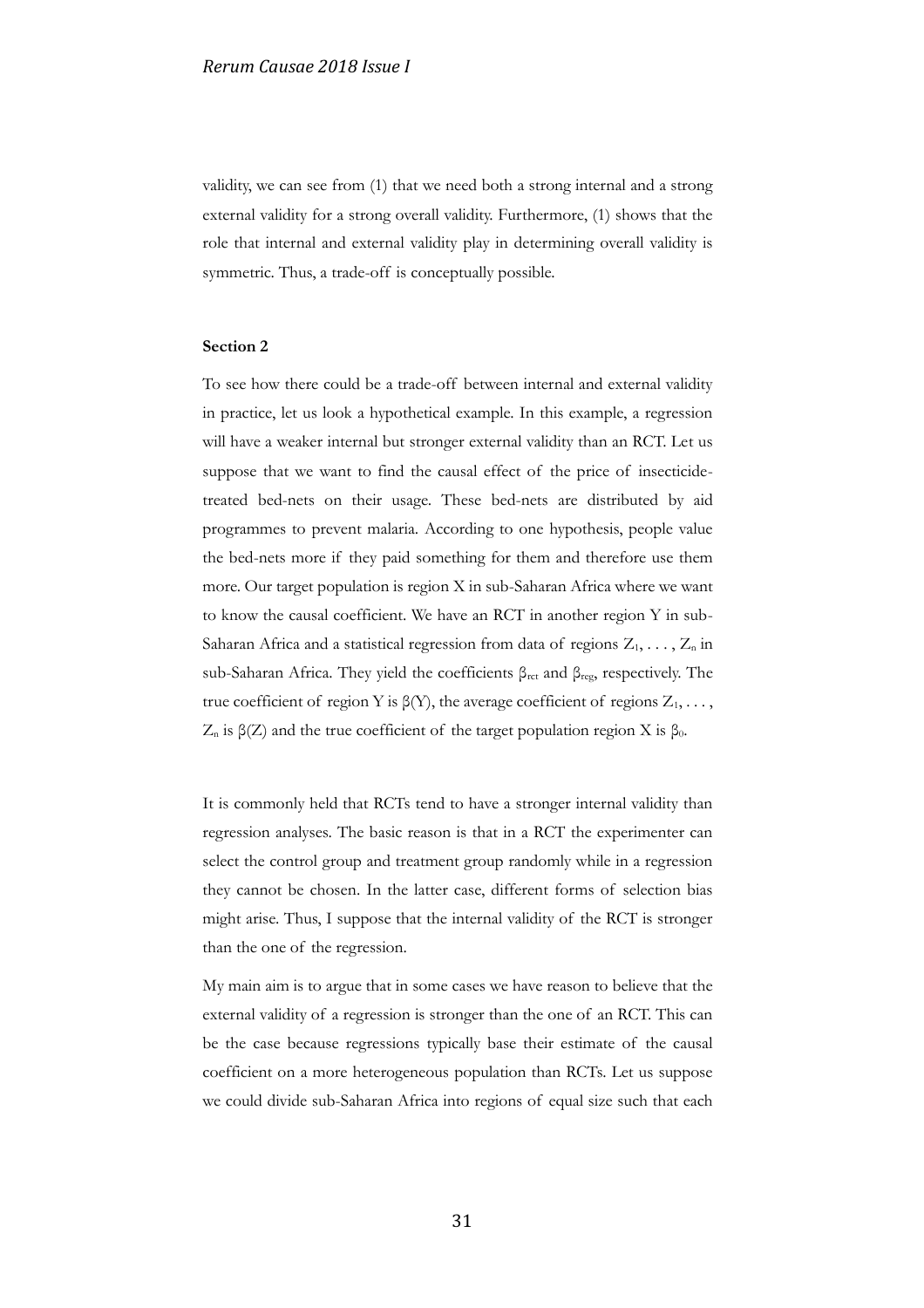region has one homogeneous causal structure (and thus one causal coefficient).8 This is of course wrong, but that does not matter as this example is purely hypothetical. Furthermore, we assume that we have no information at all about whether  $\beta(Y)$ ,  $\beta(Z_i)$  and  $\beta_0$  are at the high or low spectrum of the distribution of causal coefficients in different regions. To say something about the external validity I make a crucial step: We can think about the coefficients β0, β(Y) and β(Zi) (for every region Z<sup>i</sup> in Z) as drawn randomly and independently from the distribution of coefficients in regions of Africa. Thus, they all have the same distribution and especially, same expected value and same variance  $\sigma^2$ . We should interpret this not as an assumption about objective probabilities of the values of these coefficients but as one about epistemic probabilities. In the context of external validity, objective probabilities are hard to apply as our choice of the target population and the population of study might not be the result of a random experiment. We probably choose them according to some criteria like availability of data or suitability for a RCT. As long as we do not believe these criteria are correlated with the causal coefficients in the region, we can motivate the assumption above by a principle of indifference or a flat prior Bayesian belief. Then we have the following external validity of the RCT:

$$
\mathbf{E}((\beta(Y) - \beta_0)^2) = \mathbf{E}(\{[\beta(Y) - \mathbf{E}(\beta(Y))] + [\mathbf{E}(\beta_0) - \beta_0]\}^2) =
$$
\n
$$
\mathbf{E}([\beta(Y) - \mathbf{E}(\beta(Y))]^2) + \mathbf{E}([\mathbf{E}(\beta_0) - \beta_0]^2) + 2 \cdot \mathbf{E}([\mathbf{E}(\beta(Y)) - \beta(Y)][\mathbf{E}(\beta_0) - \beta_0]) =
$$
\n
$$
\text{Var}(\beta(Y)) + \text{Var}(\beta_0) + 2 \cdot \mathbf{E}((\mathbf{E}(\beta_0) - \beta_0)) \cdot \mathbf{E}(\mathbf{E}(\beta(Y)) - \beta(Y)) =
$$
\n
$$
\text{Var}(\beta(Y)) + \text{Var}(\beta_0) = 2 \cdot \sigma^2
$$

The first equality holds because  $\mathbf{E}(\beta(Y)) = \mathbf{E}(\beta_0)$  and the third because  $\beta_0$  and β(Y) are independent.

Analogously, we obtain the following external validity for the regression:

$$
\mathbf{E}((\beta(Z)-\beta_0)^2) = \text{Var}(\beta(Z)) + \text{Var}(\beta_0) = \text{Var}(\beta(Z)) + \sigma
$$

<u>.</u>

 $8$ This means that we assume there is no unmodeled causal heterogeneity. If such unmodelled causal heterogeneity was present, then additional problems with the internal validity of the regression would occur (see Aronow and Samii, 2016).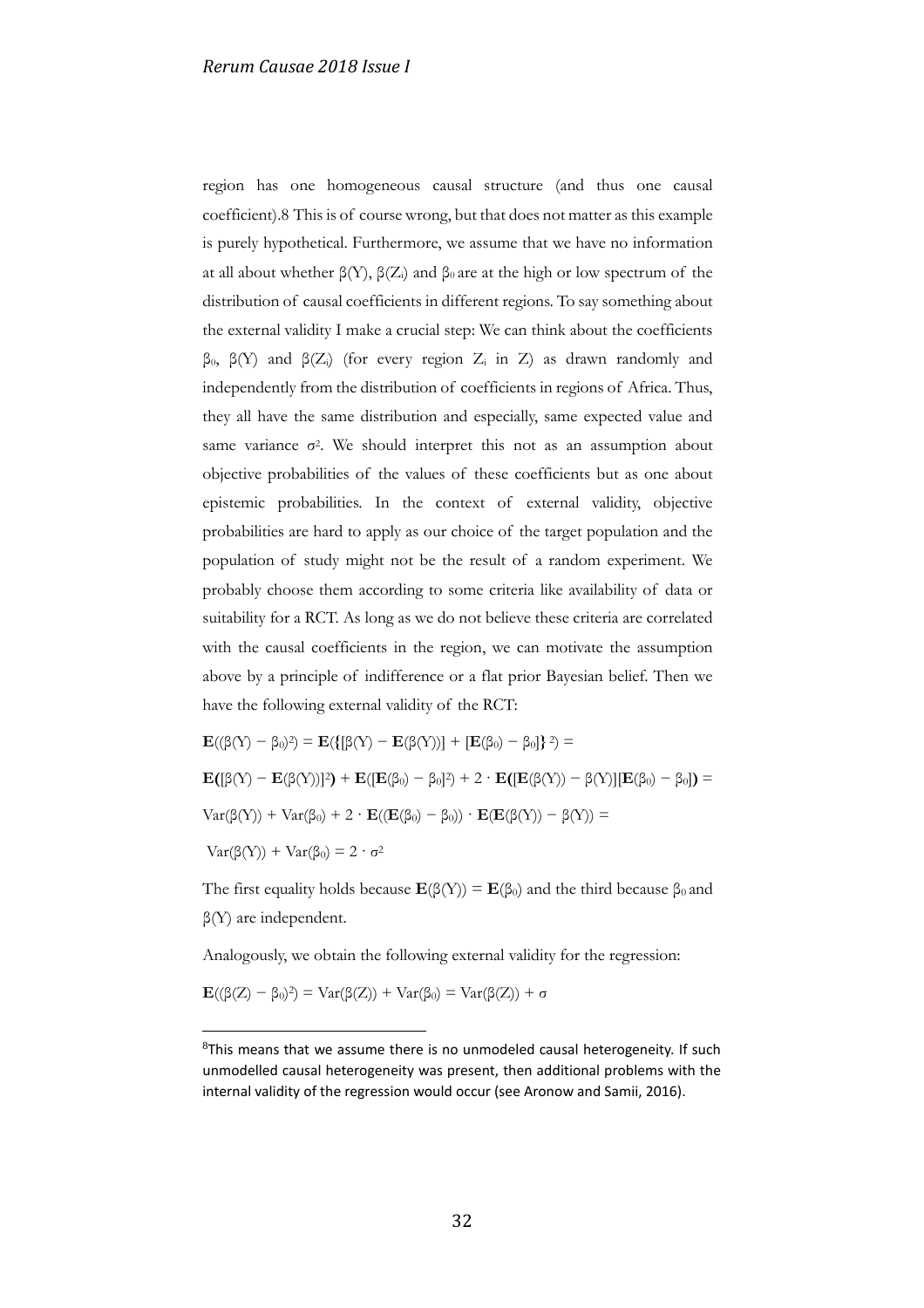To determine  $\text{Var}(\beta(Z))$ , we first remember that because the regions are of equal size, the true causal coefficient of the set of regions Z is the average over the coefficients of the different regions in Z, so  $\beta(Z) = \frac{1}{n} \sum_{i=1}^{n} \beta_i$  $\beta(Z_i)$ . Because  $\beta(Z)$  is an average, it has a lower variance than each  $\beta(Z_i)$ :

$$
Var(\beta(Z)) = Var(\frac{1}{n}\sum_{i=1}^{n} \beta(Z_i)) = \frac{1}{n^2}Var(\sum_{i=1}^{n} \beta(Z_i)) = \frac{1}{n}\sigma^2
$$

Here I used that  $Var(cA) = c^2 Var(A)$  and  $Var(A+B) = Var(A) + Var(B)$  for any constant c and independent random variables A, B. This means that the external validity of the regression is smaller than the one of the RCT:

$$
\mathbf{E}((\beta(Z) - \beta_0)^2) = (1 + \frac{1}{n}) \sigma^2 < 2 \cdot \sigma^2 = \mathbf{E}((\beta(Y) - \beta_0)^2)
$$

This effect can be interpreted as follows: The RCT looks only at one region while the regression averages over many regions. It is less probable for the average over many regions than just for the coefficient of one single region to be far from the average coefficient in sub-Saharan Africa.

Finally we have to consider the effect of our empirical method on the third term in overall validity, which is  $2 \cdot \mathbf{E}((\beta - \beta_1)(\beta_1 - \beta_0))$ . Here β stands for the coefficient that the RCT or the regression yields, respectively, and  $\beta_1$  stands for β(Y) or β(Z), respectively. It is reasonable to assume that the internal error  $β-β<sub>1</sub>$  and the difference  $β<sub>1</sub> - β<sub>0</sub>$  are independent in both cases, so **E**(( $\beta - \beta_1$ )( $\beta_1 - \beta_0$ )) = **E**( $\beta - \beta_1$ )·**E**( $\beta_1 - \beta_0$ ). Because **E**( $\beta$ (Y)) = **E**( $\beta$ (Z)) = **E**( $\beta_0$ ), the second factor and hence the whole term is zero in both cases.

To sum up, I have proposed a formal definition of internal, external and overall validity. Not only do these definitions capture the intuition behind these terms in an adequate way, they prove to be fruitful concepts to analyse the validity of an empirical method. In the example in section 2, I made a number of assumptions to isolate the effect that a regression can have a stronger external validity than an RCT because it is based on a more heterogeneous sample. The strength of the formal analysis is to highlight all the assumptions that need to hold for this effect and to hint at other possible